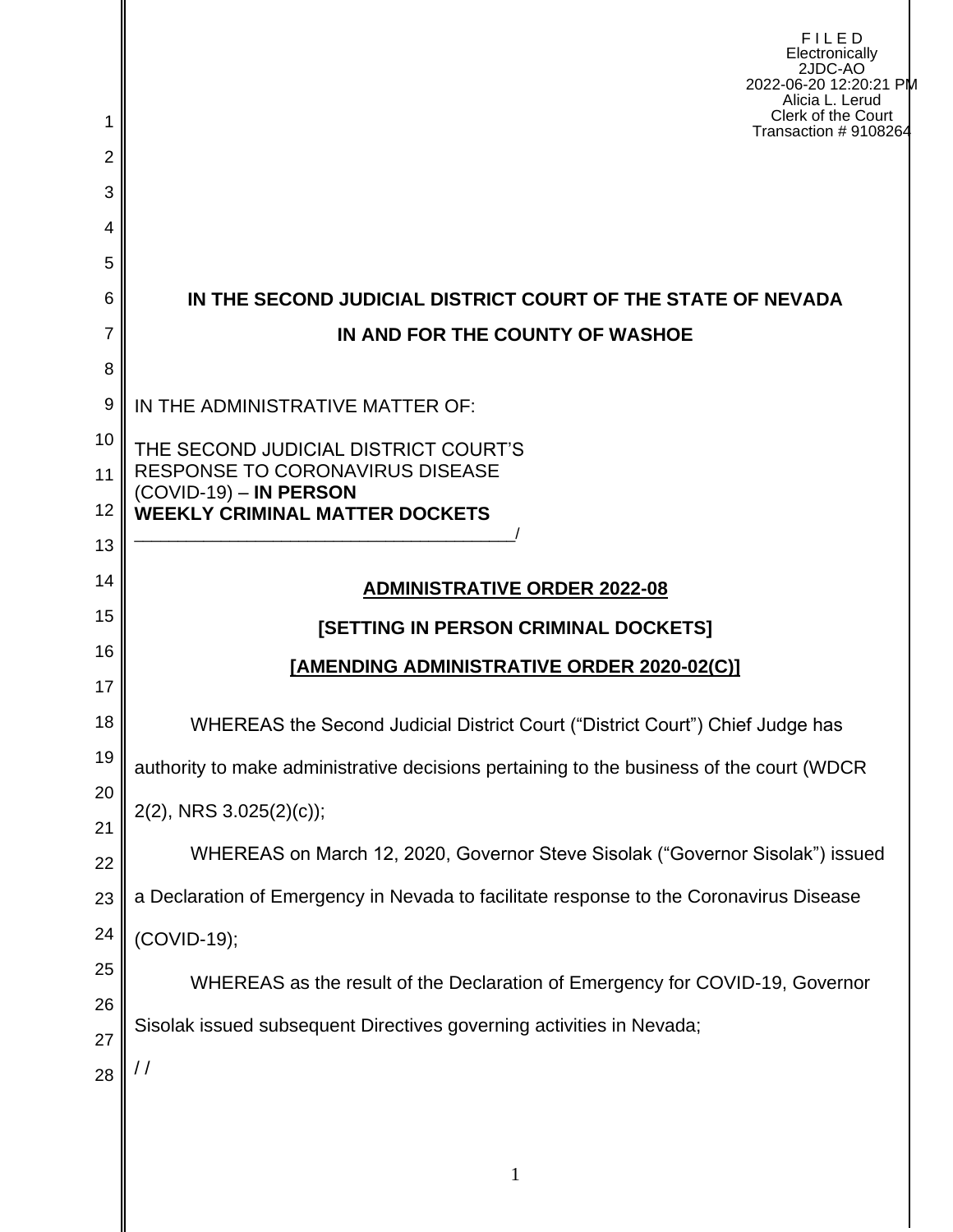1 2 3 4 5 6 7 8 9 10 11 12 13 14 15 16 17 18 19 20 21 22 23 24 25 26 27 28 WHEREAS the Declaration of Emergency for COVID-19, and all Directives issued, are available at: https://gov.nv.gov/News/Emergency\_Orders/Emergency Orders (last visited 6/19/2022); WHEREAS in response to the COVID-19 pandemic, then Chief Judge Scott N. Freeman entered Administrative Orders (singular "AO" and plural "AOs") to manage Second Judicial District Court ("SJDC") business and proceedings; WHEREAS in response to the continued COVID-19 pandemic, current Chief Judge Lynne K. Simons ("Chief Judge") entered AOs to manage SJDC business and proceedings; WHEREAS all SJDC AOs are available at <https://www.washoecourts.com/> Main/AdminOrders (last visited 6/19/2022); and, WHEREAS on May 18, 2022, Governor Sisolak entered the Proclamation Terminating Declaration of Emergency Related to COVID-19. <https://gov.nv.gov/News/> Proclamations/2022/Proclamation\_Terminating\_Declaration\_of\_Emergency\_Related\_To\_ Covid-19. **Accordingly, after review, and good cause appearing therefor, this AO 2022-08 issues:** The intent of this AO is to be consistent with the Proclamation Terminating Declaration of Emergency Related to COVID-19 Declaration of Emergency in Nevada. The intent of this AO is also to effectuate a sequential return to all in person proceedings while recognizing the COVID-19 status and statistics in Washoe County, Nevada, including cases, seven-day moving average and reported positive testing rates. [https://www.washoecounty.gov/health/programs-and-services/ephp/communicable](https://www.washoecounty.gov/health/programs-and-services/ephp/communicable-%20diseases-and-epidemiology/educational-materials/COVID-19.php)[diseases-and-epidemiology/educational-materials/COVID-19.php](https://www.washoecounty.gov/health/programs-and-services/ephp/communicable-%20diseases-and-epidemiology/educational-materials/COVID-19.php) (last visited 6/19/2022).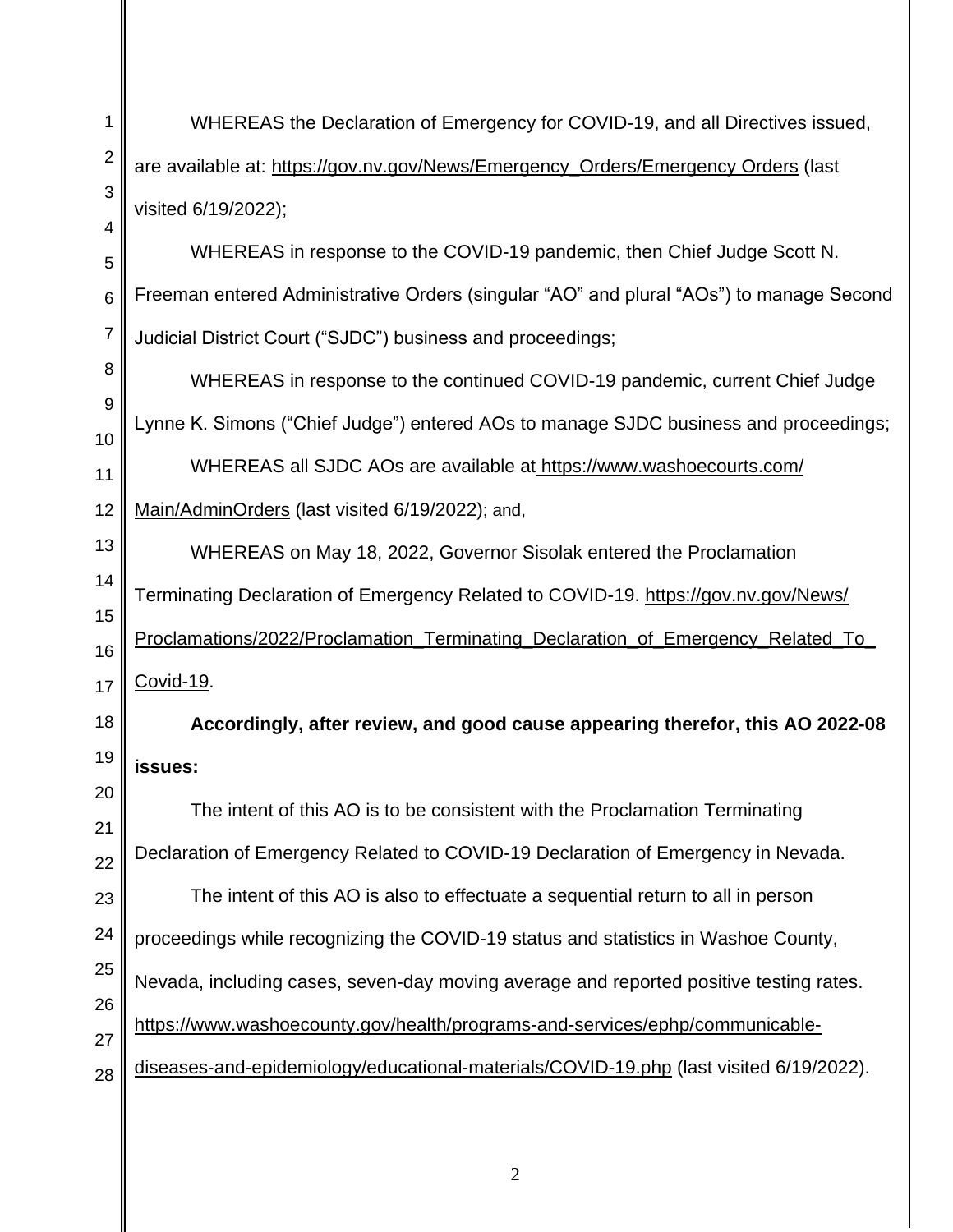All provisions of AOs not amended by this AO shall remain in full force and effect, except as specifically modified or supplemented by this or other subsequent AOs.

**COMMENCING THE WEEK OF JULY 11, 2022, in person weekly criminal dockets shall be heard from 9 a.m. to noon, Monday through Thursday, as follows:** 

| <b>Department</b>       |                  |   | Monday   Tuesday   Wednesday   Thursday |                  | <b>Friday</b> |
|-------------------------|------------------|---|-----------------------------------------|------------------|---------------|
| 2 <sup>nd</sup> Floor   |                  |   |                                         |                  |               |
| $\overline{7}$          | X                |   |                                         |                  |               |
| 8                       |                  | X |                                         | X                |               |
| 15                      |                  | X |                                         | X                |               |
| 3rd Floor               |                  |   |                                         |                  |               |
| $\mathbf{3}$            | X                |   | X                                       |                  |               |
| $6\phantom{a}$          |                  |   | $\boldsymbol{\mathsf{X}}$               | $\boldsymbol{X}$ |               |
| 9                       | X                |   | X                                       |                  |               |
| 4 <sup>th</sup> Floor   |                  |   |                                         |                  |               |
| 1                       |                  | X |                                         | X                |               |
| $\overline{\mathbf{4}}$ |                  | X |                                         | X                |               |
| 10                      | $\boldsymbol{X}$ |   |                                         | X                |               |
|                         |                  |   |                                         |                  |               |

Transports of in-custody defendants shall occur accordingly.

As provided in prior AOs for criminal proceeding Trial Flights, the Motion to Confirm docket will continue to be heard by audio/visual means in accordance with the Nevada Supreme Court Rules Governing Appearance by Audiovisual Transmission Equipment, Part IX. SCR Part IX (2016).

  $/$